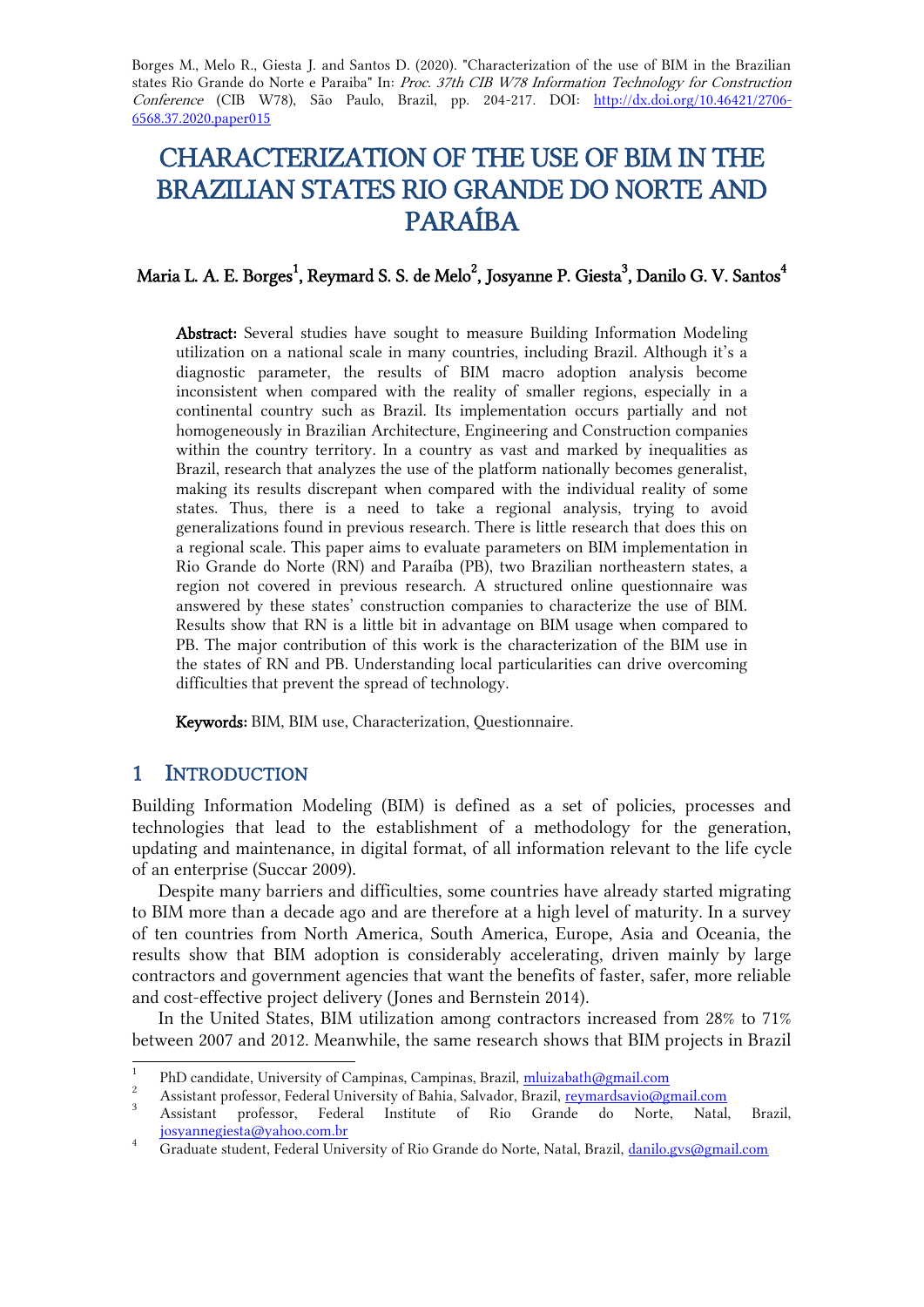are still incipient. Compared to the other countries included in the study, BIM users in Brazil are much newer and have a low engagement rate. This index is measured based on BIM usage time, experience level and implementation level (Jones and Bernstein 2014).

Other studies sought to measure the adoption of BIM in Brazilian territory. On a national scale, the research carried out with architects and engineers on the use of BIM in Brazil stands out. The results showed that most of the 588 respondents still did not work with this technology at the time. The research is quite generic, aiming only to identify who uses it and for which purpose (Pini 2013).

Another more recent research has assessed the maturity level of BIM adoption in several countries, including Brazil. A study evaluated and compared the macro diffusion of BIM, which means, on a nation scale, across several countries. Data were obtained by applying an online questionnaire, answered by 99 experts from 21 countries. The results of this research may be considered insufficient to accurately portray the Brazilian reality. While for the UK 16 participants were selected, for a vastly larger country like Brazil only 4 participants were invited. For the evaluation of macro adoption, participants assigned five-level indices to eight requirements. From a total of 20 points, Brazil obtained an average of 5.4. By contrast, the highest-matched BIM nation in the world, the United Kingdom, scored 17.7 points (Kassem et al. 2015).

In Brazil, further mass adoption of BIM is expected in the coming years, as was enacted, in May of 2018, the National Dissemination Strategy of Building Information Modeling. Also called the BIM BR Strategy, its main objective is to spread BIM in the country. In addition, there are government initiatives by some states such as Mato Grosso, Santa Catarina, Paraná, Rio de Janeiro and Rio Grande do Sul. Therefore, it is presumed that the BIM adoption is more developed in some regions of the country than in others, and that the problems faced also vary from one location to another. This is how in a country as vast and marked by inequalities as Brazil, made up of twenty seven states, distributed in five regions, research that analyzes the use of the platform nationally becomes generalist, making its results discrepant when compared with the individual reality of some states. Therefore, there is a need for characterization of each regional BIM uses.

Only a few researches have done this on a regional scale. A study analyzed the adoption of BIM in the Distrito Federal state, through an online questionnaire answered by sixteen of the leading construction companies operating in the residential and commercial real estate market in the state. In this study, questions were asked to ascertain the interviewees' knowledge about the BIM platform, its common uses, results obtained from its application and main difficulties during its implementation or reasons for not doing so. Finally, professionals are questioned about their prospects for using technology over the next five years. Research results indicate that the use of BIM in the Distrito Federal is still small and superficial. The barriers indicated by respondents are complex and mostly involve training and capacity building, a process that happens slowly and has a high cost (Carmona and Carvalho 2017).

Another research also applied an online questionnaire with engineers, architects and other professionals related to the management of construction companies and engineering and architecture offices in the state of Santa Catarina. The objective was to evaluate how the implementation of BIM in the state is being done, after the determination made by the State Government in 2014, requiring the use of BIM for all public works. The questions addressed analyze the knowledge of professionals about the platform and how they are using it. More than 90 companies from Santa Catarina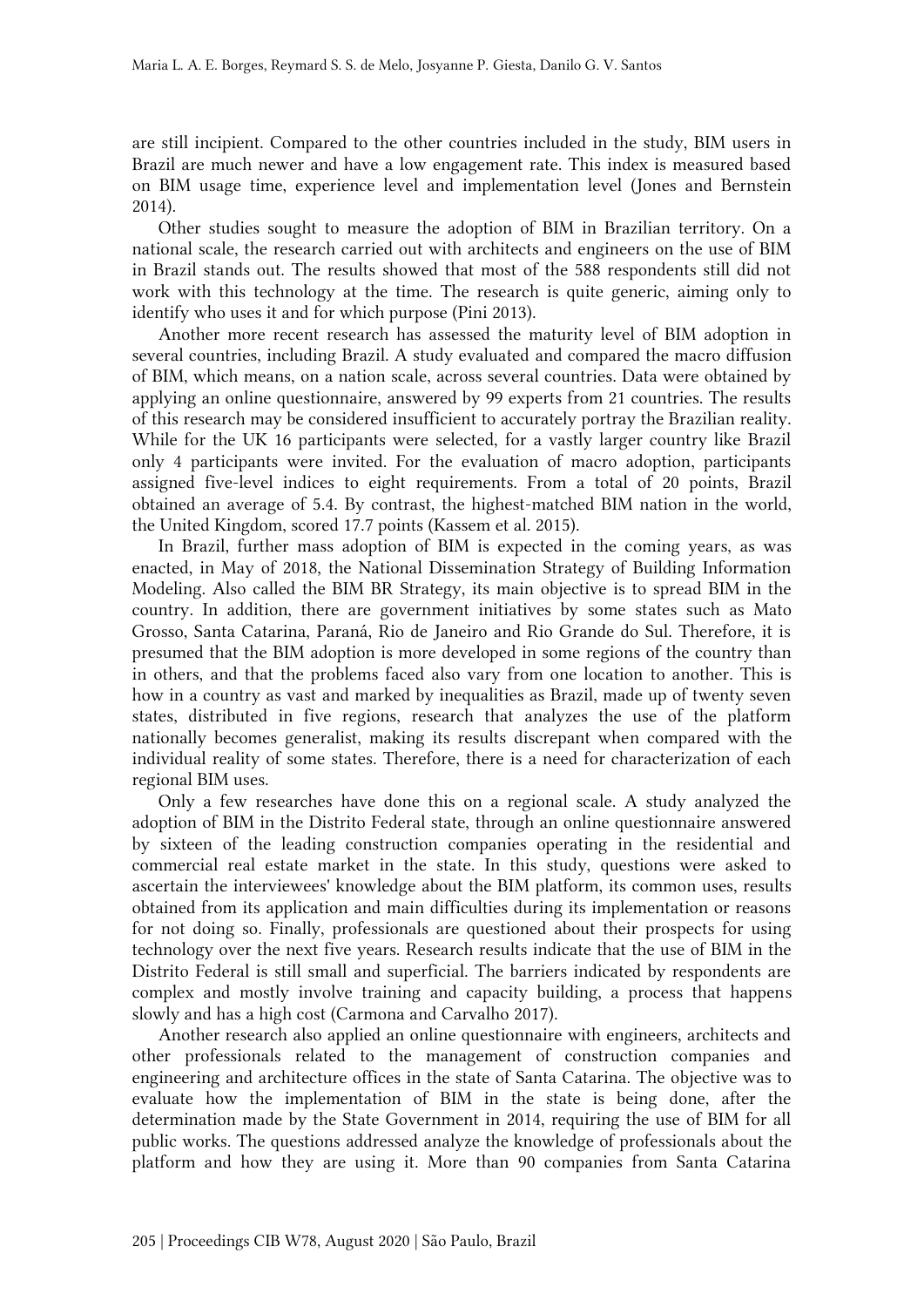participated in the research and allowed to better understand how the process of implementation of BIM in the state is. It was noted that most companies were preparing to meet the required standards (Steiner 2016).

Understanding local particularities can drive overcoming difficulties that prevent the spread of technology. The best path for implementation in one location may not be the other because it faces different obstacles. Precisely because it understands that these differences exist, even with the BIM BR Strategy launched, the state of Rio de Janeiro instituted in October 2018 the BIM RJ Strategy, in accordance with Decree No. 9,377. The tendency is for this to happen to other states, as the Brazilian Chamber of BIM (CBIM, by its acronym in Portuguese) itself has split into the Brazilian states. Therefore, the characterization of the regional adoption of BIM becomes crucial.

Given this, by characterizing the use of BIM in the states of Rio Grande do Norte and Paraíba, this paper aims to bring parameters of the adoption of BIM in two neighboring states of the Northeast, not yet contemplated in previous research. In addition to filling this theoretical gap, this study differs from the previous ones by addressing in its questionnaire the temporal particularity of economic recession that Brazil has experienced in recent years.

## 2 INCENTIVES FOR BIM ADOPTION IN BRAZIL

Gradually BIM is no longer a trend and becomes a reality for the construction indus-try. Its adoption is growing year by year and the expectation is that most companies will eventually adopt the technology, such as did the transition from drawing boards to Computer-Aided Design (CAD) in the early 1990's and 2000's. Enterprises are likely to be gradually disqualified in the labor market if such adoption occurs late or, in some cases, it doesn't happen (Eastman et al. 2008).

Greater gains are identified for the adoption of BIM when it is combined with actions by government agencies in the definition of mandates indicating the guidelines and standardization required in the use of the methodology (Smith 2014). This movement is evidenced by the growing intensity of discussions around BIM and the accelerated availability of Notable BIM Publications (NBP's). NBP's are publicly available indus-try documents incorporating guidelines, protocols, and requirements focused on BIM products and workflows. These publications are the product of various agencies, industry associations, communities of practice, and research institutions designed to facilitate BIM adoption and achieve BIM's added value potential.

Therefore, as a way of encouraging its implementation, several efforts have been made by companies and governments, from the elaboration of guides to the requirements of rules and exclusive bidding for BIM projects. Countries such as the United States, the United Kingdom, Finland, Singapore, Norway, and Hong Kong are pio-neers in guideline publications that present strategies and approaches from govern-ment initiatives. Such standardizations help ensure the most appropriate targeting of efforts for lasting investments in BIM deployments in the enterprise market (Farias et al. 2016).

In Brazil, there are two major NBP's, the "AsBEA Guide: Best Practices in BIM" (2015) created by the Brazilian Association of Architecture Offices and the other one is the "BIM implementation in Builders and Developers" (2016) developed by the Brazilian Chamber for the Construction Industry (CBIC, by its acronym in Portu-guese).

In addition, in May 2018, the Brazilian government passed Decree No. 9,377. Through this, the national BIM dissemination strategy was instituted, something that had been foreseen since the creation of CE-BIM in June 2017. Isolated initiatives by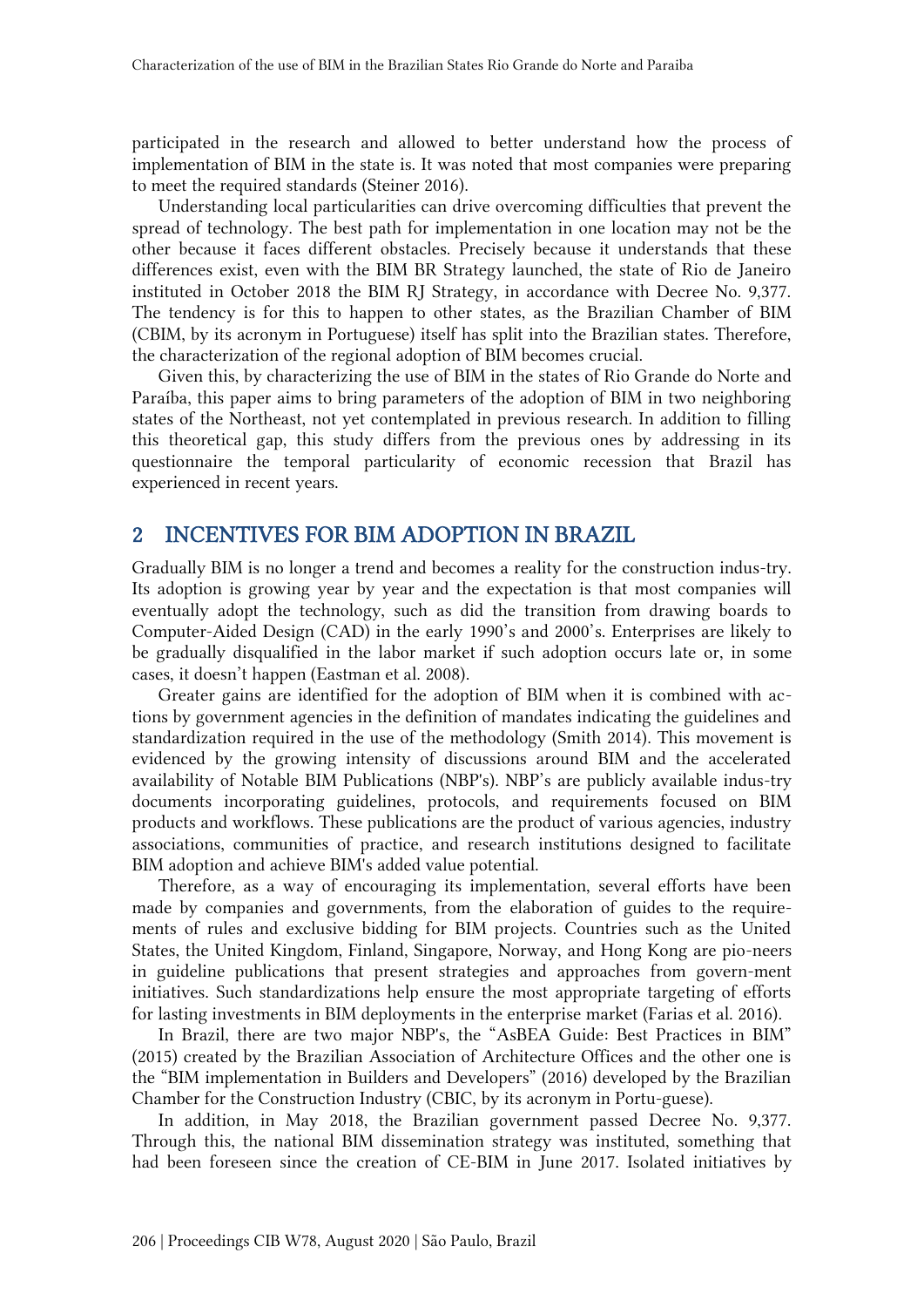Brazilian state governments are also observed. Through the State Secretariat of Infrastructure and Logistics (Sinfra), Mato Grosso (MT) was the first Brazilian state to launch a bidding for 3D projects for highways requiring the use of BIM. In October 2017, Sinfra presented the bid notice for companies to execute 3,500 km of roads projects using the BIM platform.

The MT's initiative represented great advances, but Santa Catarina (SC) is the first Brazilian state to require the use of BIM for all public projects since 2018. Therefore, the "Caderno BIM" was published, a NBP that contains the procedures for project development following this methodology in SC.

Still in 2014, in the state of SC, the Technical Working Group for the implementation of BIM was also created and a technical cooperation agreement was signed with the Paraná Department of Infrastructure and Logistics to introduce BIM in both states. At the end of 2016, the state of Rio Grande do Sul also formalized an agreement with the SC to exchange experiences on technology (Steiner 2016).

Finally, in October 2018, the Government of Rio de Janeiro instituted the Building Information Modeling Dissemination Strategy, or BIM RJ Strategy, whose purpose is to provide a suitable environment for investment in BIM and to promote its diffusion in the state, in parallel to Decree No. 9377.

## 3 RESEARCH METHOD

Structured questionnaires were applied using the Google Docs tool from June to July 2018 in construction companies based in the Rio Grande do Norte and Paraíba, aiming to characterize the use of BIM in these Brazilian states. Figure 1 shows the flow chart of the questionnaire.



Figure 1: Questionnaire flow chart

The questionnaire is adapted from Carmona and Carvalho (2017), who investigated the adoption of BIM by sixteen of the main construction companies operating in the residential and commercial real estate market of the Distrito Federal state and the major difficulties faced during its implementation. It analyzes the interviewees' and companies profiles, the degree of the BIM uses, as well as the purpose of its application. Also, the major difficulties in its implementation or the reasons for not using it are questioned. In addition to modifying some questions from the original questionnaire, questions related to the recent period of economic recession in Brazil were added to this current study.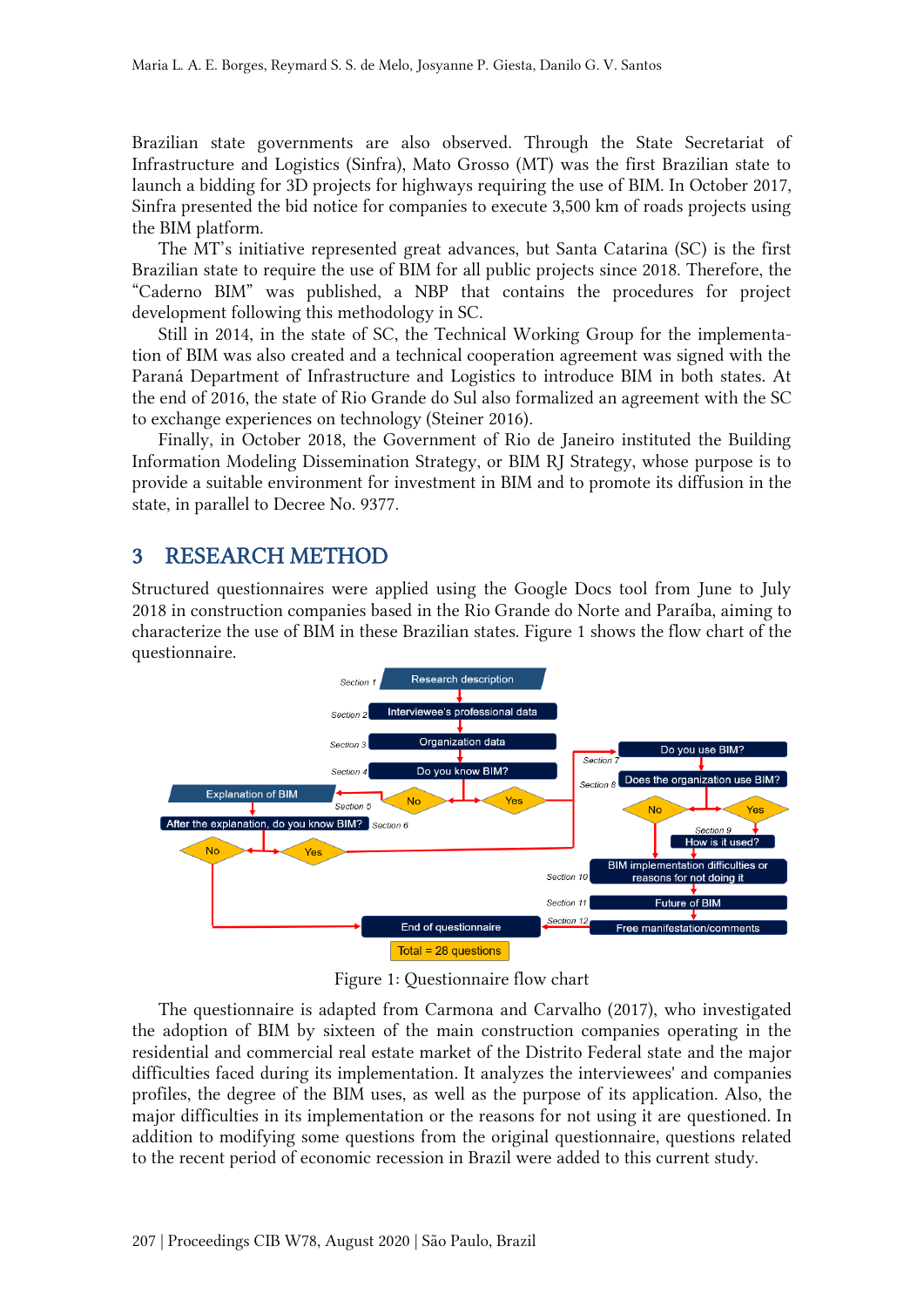In order to analyze the degree of adoption and to qualify the use of BIM in the states of Rio Grande do Norte and Paraíba, the structured questionnaire link was sent to companies operating in the local construction sector associated to the Construction Industry Syndicate (Sinduscon, by its acronym in Portuguese) of both states. Due to its ease of creation, survey responses and gratuity, the Google Forms platform was used to complete the questionnaire, which was sent in emails with a brief explanation about the survey.

Aiming to increase the number of answers and obtain impartial information, the questionnaires were designed to ensure that the respondent could not be identified while maintaining their privacy.

To ensure greater visibility of the survey by respondents and acquire a higher response rate, the Sinduscon of both states agreed to forward the survey link by their own institutional emails. While in Paraíba a high percentage of responses was acquired, in Rio Grande do Norte only a few companies collaborated with the survey.

The initial intention was for the questionnaires to be available online for two weeks, however, because the number of responses in the RN state was not satisfactory, the period was extended for another two weeks, accounting for one month. Due to this adversity, it was necessary to resubmit the questionnaire directly to company employees and request that they respond. As a result, the stipulated period for keeping the questionnaire online went from two weeks to one month between June and July 2018. This attempt to obtain more data for the analysis resulted in almost four times the responses initially acquired.

# 4 RESULTS AND DISCUSSION

Table 1 shows the number of companies affiliated with the Syndicates, the number of answered questionnaires and the percentage of that number represents over the total.

| Syndicate State | Affiliated<br>Companies | Answered<br>Questionnaires | Answering<br>Rate |
|-----------------|-------------------------|----------------------------|-------------------|
| RN              | 101                     | 32                         | 31,68%            |
| PR              | 168                     | 38                         | 22.62%            |

Table 1. – Percentual of answered questionnaires

To analyze the answers, the questions were classified into the following seven points: professional profile, organization profile, knowledge of the term BIM (before and after explanation of the term), use of BIM and usage characterization, implementation difficulties and future projects for use of BIM.

## 4.1 Professional profiles

This parameter sought to analyze the position held by the professionals in the company, their education and experience in the field of construction. The answer to the position held was free and the classification adopted was between managerial and nonmanagerial occupations, according to Figure 2.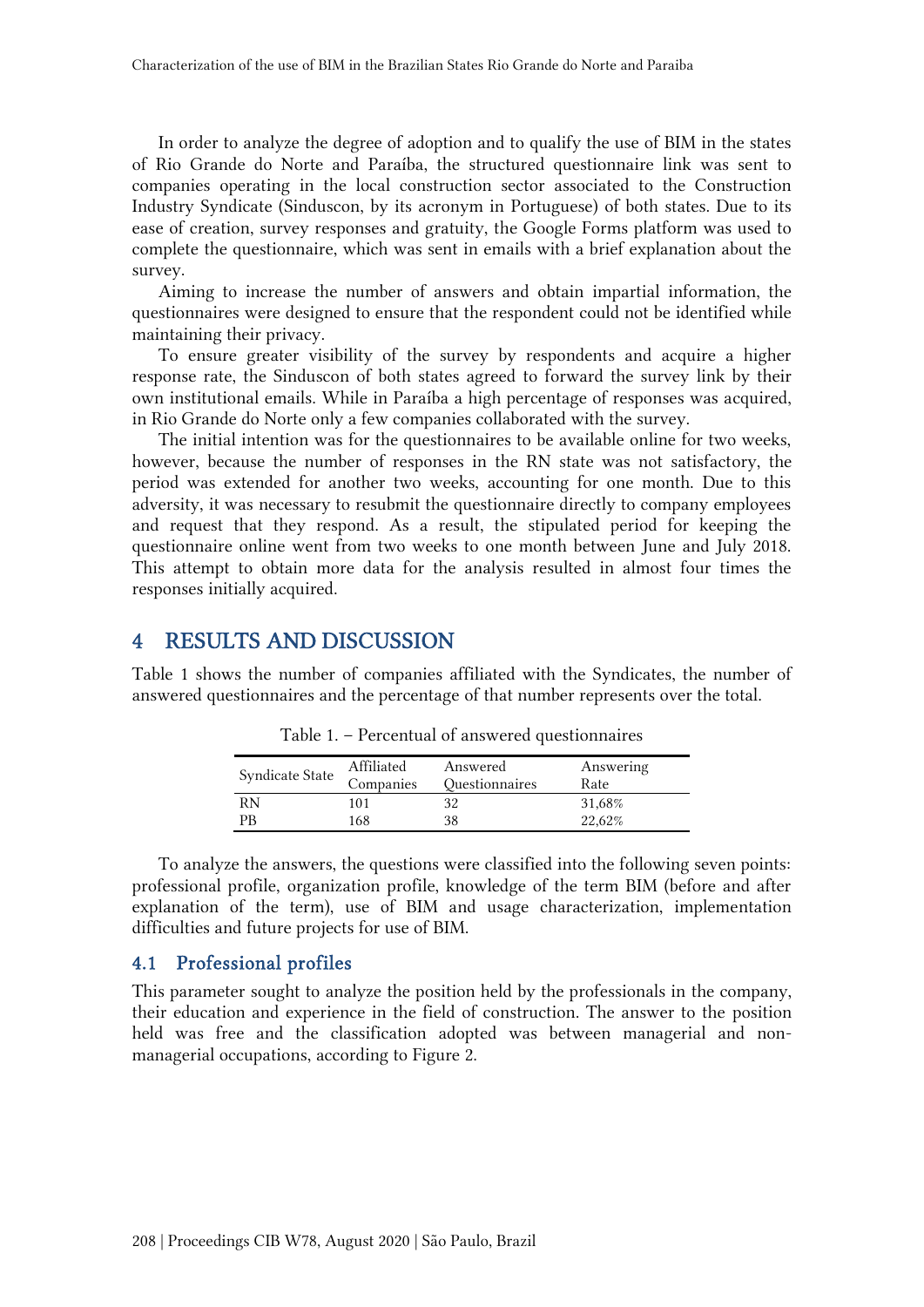

Figure 2: Positions held in the organization

According to Figures 3 and 4, most of the interviewees has a graduation in Civil Engineering and they are in the job market between 5 and 10 years (relatively short period) and occupy non-managerial jobs in their companies.



Figure 1: Graduation area



Figure 2: Professional experience (years)

# 4.2 Organization profiles

To draw the profile of the companies from Rio Grande do Norte and Paraiba, the questionnaire also sought to know the activities that they normally performed, in addition to the size and local scope of operation of the organization. As for the activities, the multiple-choice question with the possibility of more than one answer was used and the option to add an activity not mentioned was given. Figure 5 presents these results.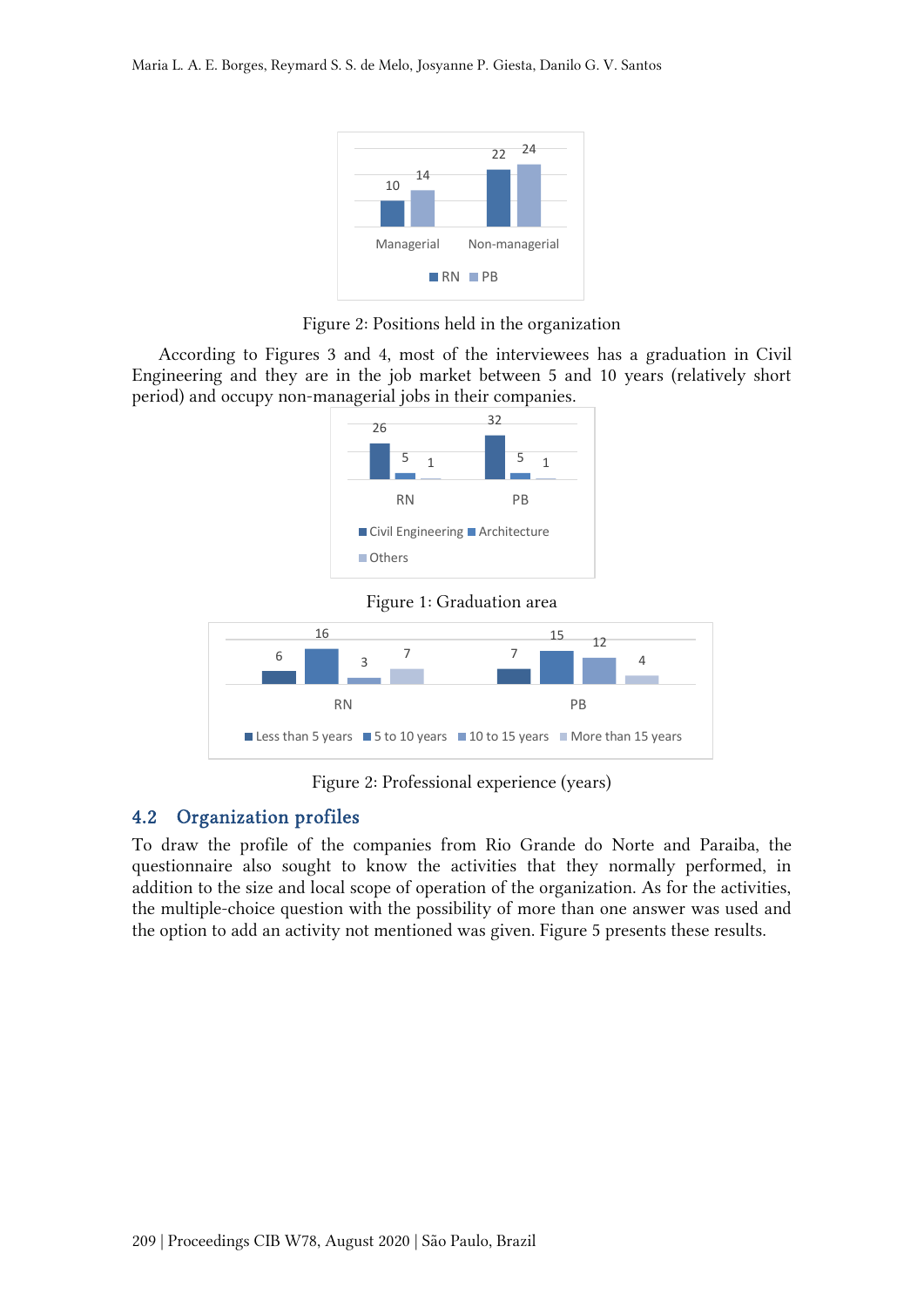

Figure 3: Activities performed by the companies

As for the size of the company, the analysis was made by the number of employees hired. It was considered a micro construction company with up to 19 employees; small construction company with 20 to 99 employees, medium construction company with 100 to 499 employees, and lastly large construction company with 500 or more employees. As shown in Figure 6, most companies classify themselves as micro or small.





Regarding the site operation of the companies, Figure 7 shows that a large part of their activities is local.



Figure 5: Activity places of construction companies

Figure 8 presents the annual business revenue reported by respondents. The capital in about 60% of the companies don't reach US\$ 238.095,24. Considered the American dollar exchange of January 2020: US\$1,00 (dollar) = R\$4,20 (Brazilian real).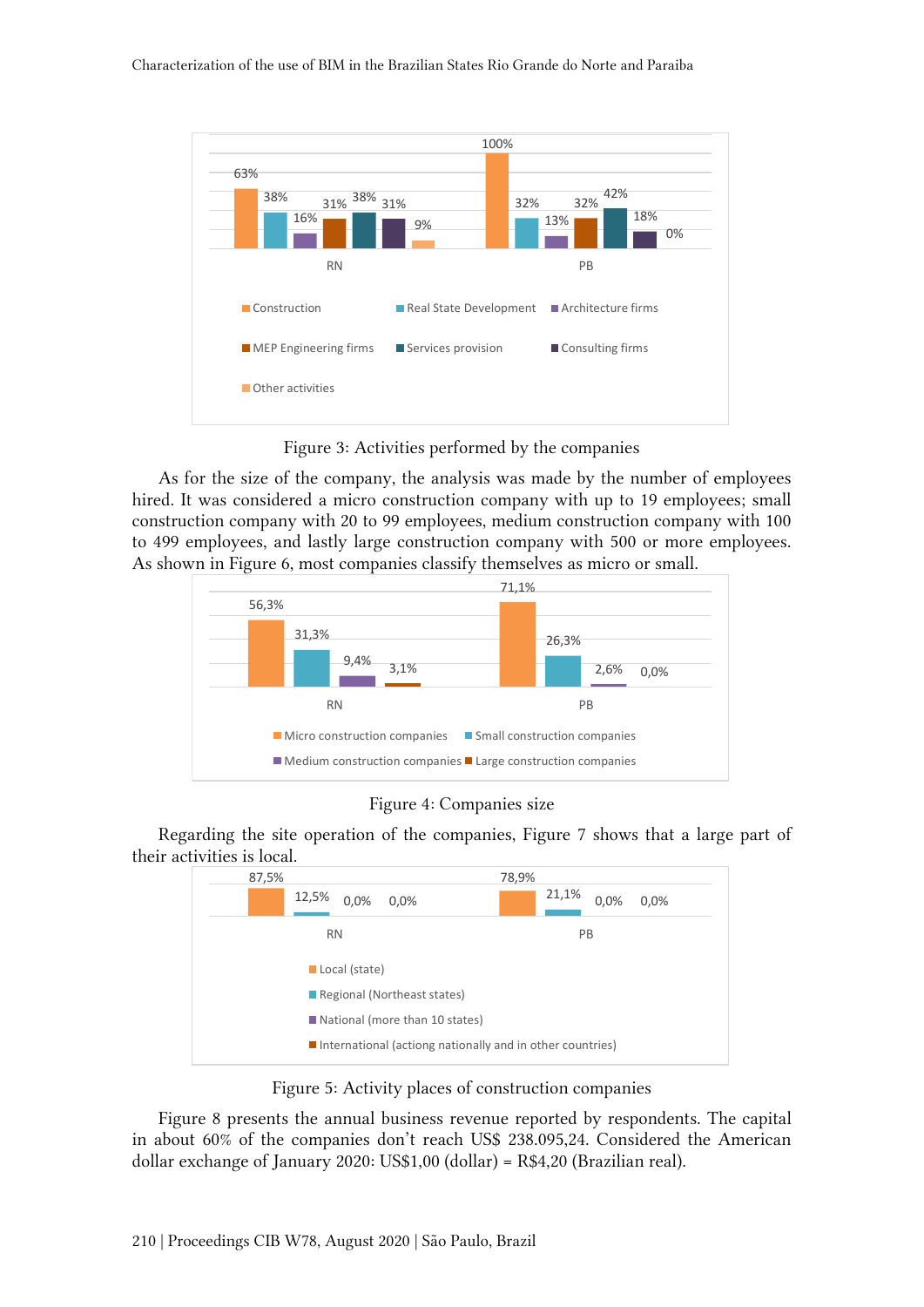

Figure 6: Business anual revenue

The Brazilian real estate market has lived through the last decade of great dynamism and has gone through two quite distinct phases. First, following the country's booming economic cycle, it experienced strong growth and registered the peak of prosperity. However, with the slowdown in the Brazilian economy starting in 2014, it entered a significant downward curve, which has caused construction sector to shrink dramatically.

According to Brazilian Institute of Geography and Statistics (IBGE) data, since the recession began in the second quarter of 2014, construction activity has shrunk by 21%. In order to identify how much the companies were affected by the national economic crisis, questions were included in the questionnaire asking how many projects were in progress or under development <sup>i</sup>n the period before and after this adversity. Figure 9 presents the level of damage to companies caused by the crisis. Only 3,1% in RN claimed to have had no capital loss.



Figure 7: Intensity of injury caused by the economic crisis

#### 4.3 Knowledge on the BIM term

The respondents were asked about their familiarity of the BIM term. For those who answered as not knowing what it means, the term was defined, and it was once again questioned if they understood it after the explanation. If they said "no", they would not be able to complete the questionnaire. Figure 10 expresses the first question; and after explanation to those who answered "no", 100% of them answered to be familiar in both states.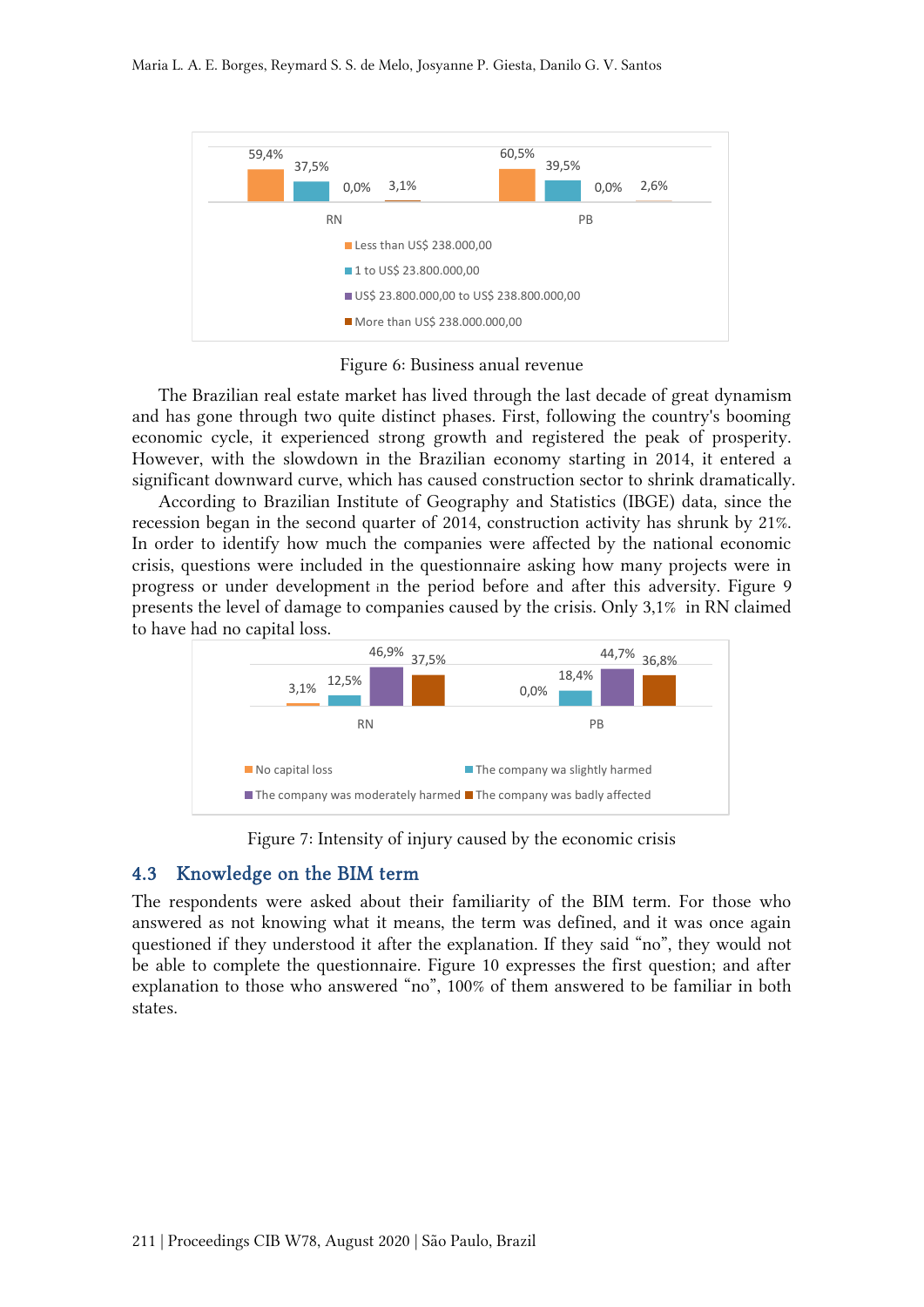

Figure 8: Familiarity with BIM term preceding explanation

After this procedure, it was investigated the professionals' personal positioning in relation to the BIM methodology through the multiple choice question exemplified in Figure 11. The companies of Rio Grande do Norte slightly stood out in relation to Paraíba both in the spontaneous question of familiarity with BIM and in the question of intent to use BIM and improvement in the near future (100%).



Figure 9: Personal positioning in relation to BIM

# 4.4 Characterization of BIM utilization

Then, the questionnaire sought to understand the implementation of BIM in companies, which is expressed in Figure 12. It shows that the negative answer is the majority in both states (62,5% in RN and 73,7% in PB).



Figure 10: Companies using BIM

The BIM uses in companies that responded positively are present in Figure 13, establishing the 3D Modeling of Architecture and Project Compatibility as the main uses in Paraíba and Rio Grande do Norte.

Nine categories were presented (3D Architectural Modeling, 3D Structural Modeling, Collaborative Design on the same platform, Quantity Take-Off, Design Coordination, Clash Detection, 4D Modeling (Phase Planning), 5D Modeling, and 6D Modeling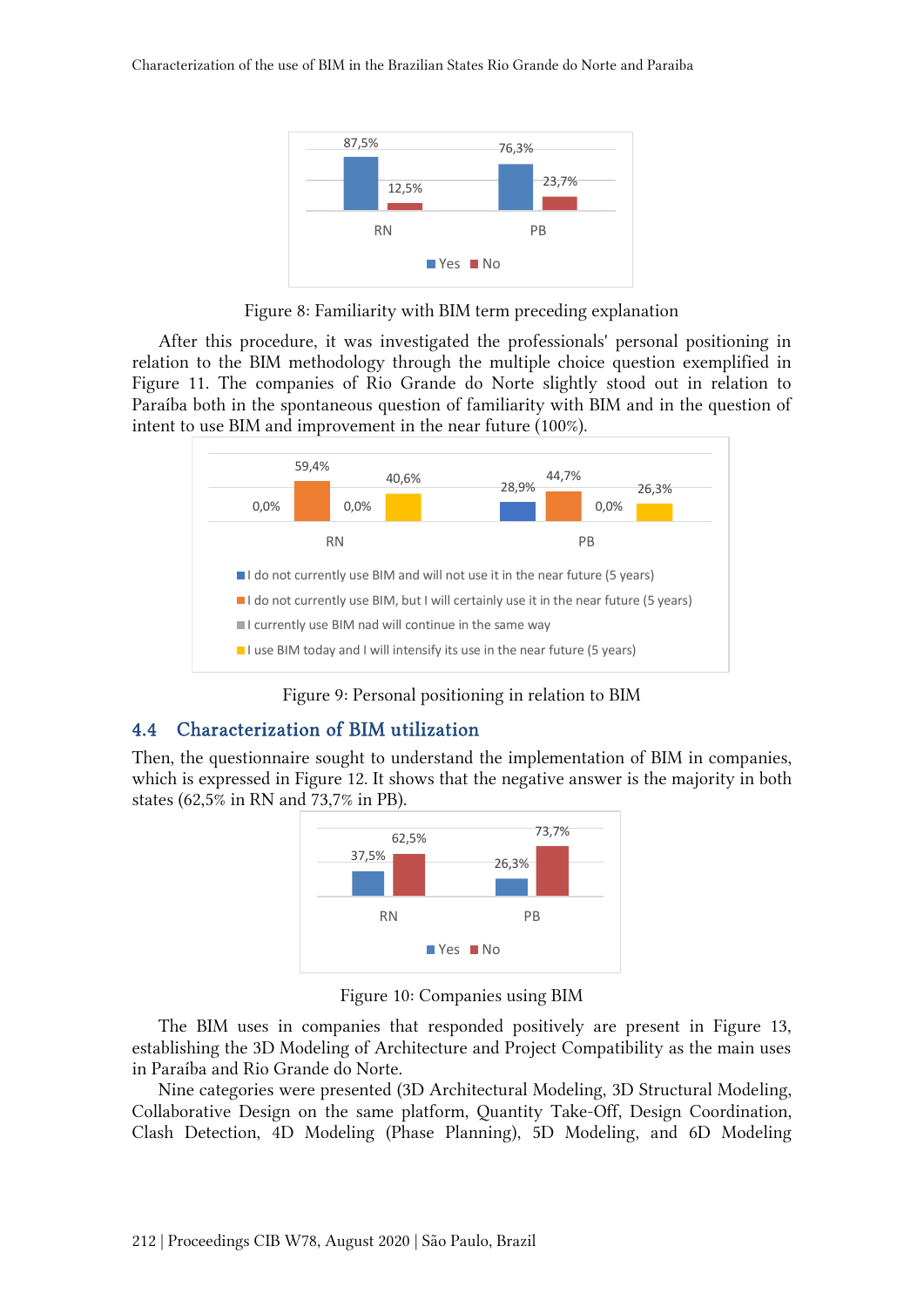(Sustainability Analysis) with the possibility of more than one choice and insertion of a new category, but 3 of them (4D, 5D and 6D Modeling) received no answer.



Figure 11: BIM activities used in organizations using BIM (percent)

Another question for those who already use BIM asks respondents to choose the statement that best approximates their reality, which best defines the way activities are performed. From the results shown in Figure 14, the only alternatives marked were A and B, which means that all BIM activities are done within the organization itself in about the majority of companies in both states.



Figure 12: Characterization of BIM activities by companies

Moreover, Table 2 shows that most of these organizations (80% in PB and 83.3% in RN) see positive or partially positive results in the implementation of BIM, although 20% and 17.6% have not perceived or measured any benefits.

| Results                   | RN    | PR  |
|---------------------------|-------|-----|
| Positive                  | 58,3% | 50% |
| Partial                   | 25%   | 30% |
| Not measured or perceived | 17,6% | 20% |

Table 2. Results of BIM utilization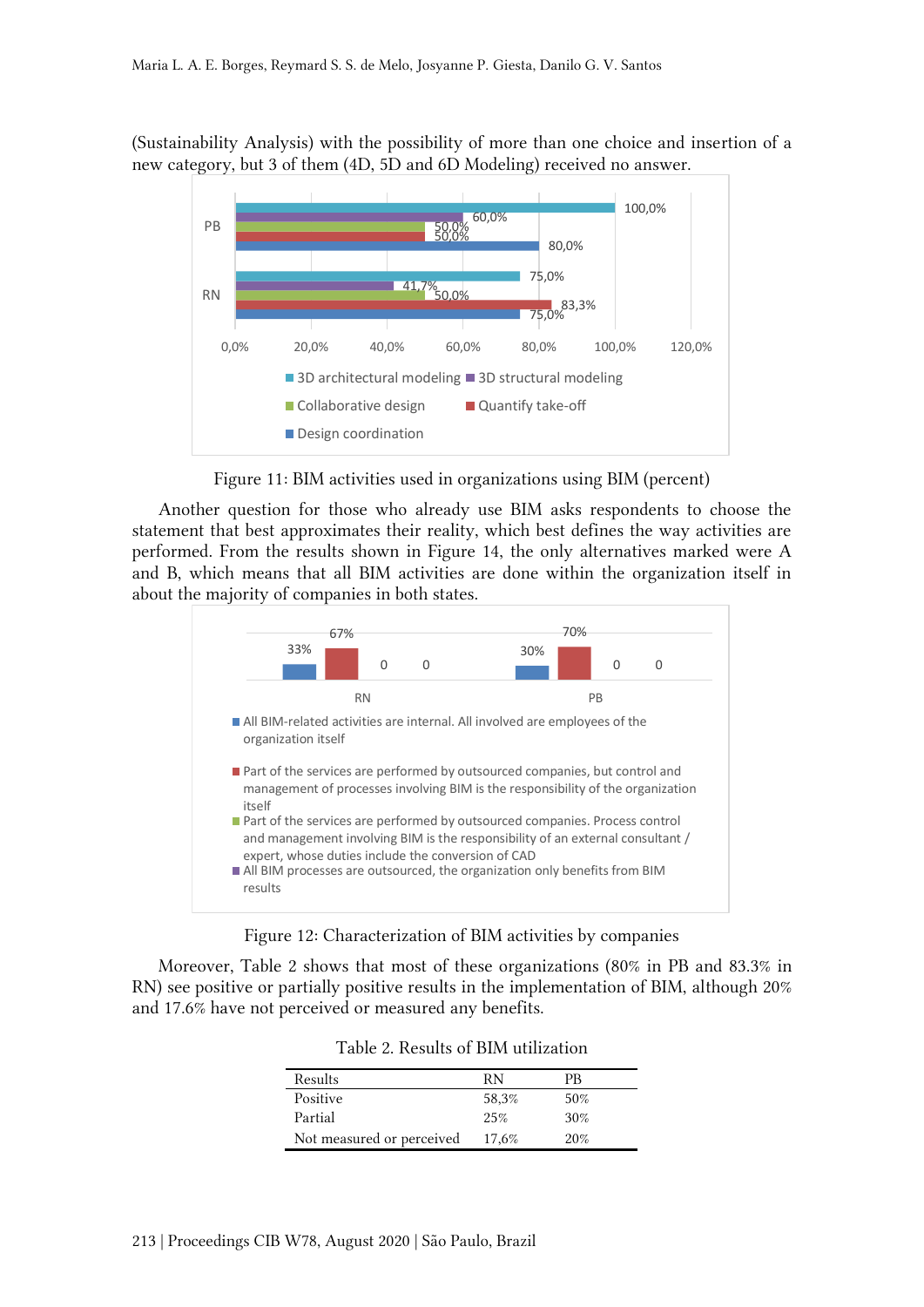#### 4.5 Difficulties in implementing BIM

A series of questions was asked about the difficulties faced in adopting BIM for those who have already done so, or the reasons that prevent this process change from being made for those who have not yet done so. It was listed 9 topics considered in the literature as barriers, with an option to answer 0 to 3, indicating none (0), little (1), much (2) and maximum (3) relevance. Results are presented in Table 3.

| <b>Difficulties</b>                                                               |  | <b>RN</b>    |                     |               |                          | <b>PB</b>    |           |      |  |
|-----------------------------------------------------------------------------------|--|--------------|---------------------|---------------|--------------------------|--------------|-----------|------|--|
|                                                                                   |  | $\mathbf{1}$ | $\overline{2}$      | 3             | $\overline{0}$           | $\mathbf{1}$ | 2         | 3    |  |
| Ignorance/lack of information about<br><b>BIM</b>                                 |  | 25,0         |                     | 37,5 25,0     | 18,8                     |              | 42,1 28,9 | 10,5 |  |
| Little importance given to BIM by<br>organization and/or project leaders          |  | 18,8         |                     |               | 37,5 28,1 21,1           | 36,8 39,5    |           | 2,6  |  |
| of specialized<br>internal<br>Lack<br>(organization) labor                        |  | 12,5         |                     |               | 34,4 43,8 5,3            | 23,7         | 34,2      | 36,8 |  |
| Software complexity                                                               |  | 31,3         |                     |               | 34,4 9,4 18,9            | 29,7         | 40,5      | 10,8 |  |
| The value of software licenses                                                    |  | 6,5          |                     | 35,5 45,4 5,3 |                          | 5,3          | 36,8      | 52,6 |  |
| The cost of the IT infrastructure                                                 |  | 18,8<br>18,8 |                     | 34,4 28,1     | 7,9                      | 28,9         | 44,7      | 18,4 |  |
| BIM is not required for the market                                                |  |              |                     |               | 18,8 34,4 21,9 25,0 23,7 |              | 31,6 26,3 | 18,4 |  |
| External designers that<br>the<br>organization works with don't use<br><b>BIM</b> |  | 9,4<br>9,4   | 31,1                | 50,0          | 7,9                      | 5,3          | 26,3      | 60,5 |  |
| Difficulty in coordinating<br>the<br>various project fronts and steps<br>involved |  |              | 25,0 15,6 31,3 28,1 |               | 26,3                     | 39,5         | 26,3      | 7,9  |  |

Table 3. – BIM implementation difficulties by level of importance (percentage)

For both states, the most critical aspect is that external designers do not use BIM. For this, option 3 was selected by 50% in the RN and 60.5% in the PB.

In RN, the factors that were considered having the most relevance are the cost of software licenses (81.3%), external designers with whom the company works use BIM (81.3%), lack of skilled internal labor (78.2%), lack of knowledge or little importance given to BIM by organization leaders (65.6%) and cost of necessary IT infrastructure  $(62.5\%).$ 

In PB, the points considered most critical were similar to those of RN'n, except for the lack of knowledge or little importance given to BIM by the organization's leaders. Apart from that, the highlight was the value of software licenses (89.4%), external designers with whom the company works do not use BIM (86.8%), lack of specialized internal labor (71%) and cost of IT infrastructure required (63.1%).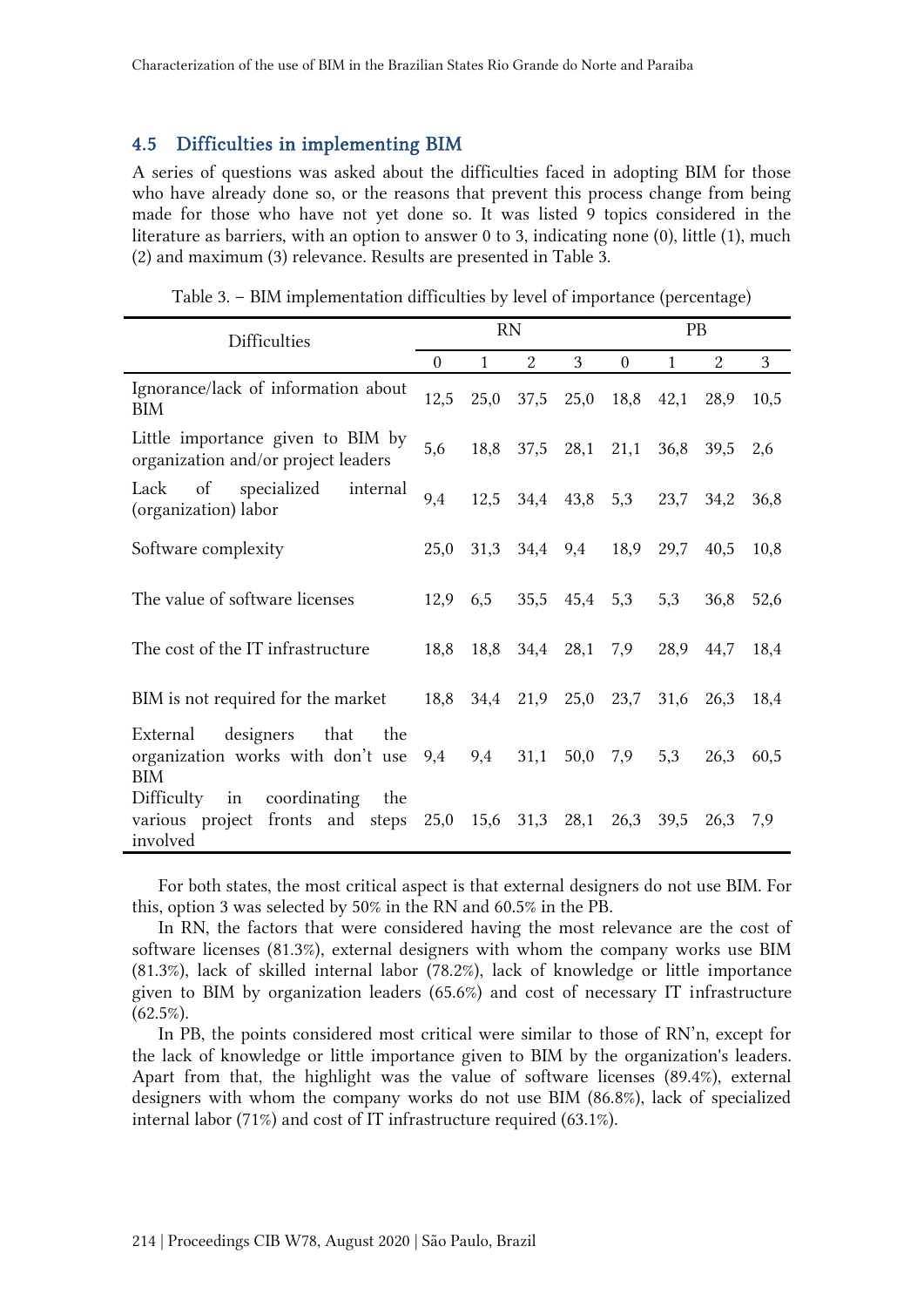# 4.6 The BIM future

The last questionnaire section was about the BIM future. Firstly, it was asked if the respondents believe if BIM will ever replace CAD. Results are shown in Figure 15. Only in Paraíba there is no expectation of this change occurring.



Figure 13: Thoughts on replacing CAD with BIM

Finally, it was asked about the approximate period for a possible standardization of BIM in the market. Figure 16 shows the answers obtained on this question.



Figure 14: Expectation on BIM becoming industry standard

While in PB 15.8% of the companies believe that BIM will never become standard in the market, the state of RN stood out in highlighting a maximum period of 10 years. This may reveal more favorable trends for the use of BIM in this state.

## 4.7 Free manifestation of respondents

Concluding the questionnaire, respondents could comment on anything they thought relevant to the BIM discussion. No comments were made by PB, but ten people from RN spoke about it.

One professional reported that he has studied and used BIM since college and has also been a fellow in a BIM implementation program at the Infrastructure Superintendence of the Federal University of Rio Grande do Norte (UFRN) and a teaching assistant in the BIM course at UFRN (2010-2012). However, when he graduated, he experienced a lot of difficulty, especially since none of the structural and MEP designers he worked with use or even know about BIM. In his professional experiences, he developed an Architecture BIM Model, and then it was necessary to export to CAD for the development of MEP designs, making the design process considerably more laborious.

A second professional reported the similar frustration that many local companies already use the BIM platform, but end up regressing by having to export to CAD to collaborate with another professional or company responsible for the continuity of the design.

Many comments drew attention to the need to raise awareness of the importance of BIM, through the opening of more courses and training that can train professionals, and lectures that address the theme.

It was also mentioned that public agencies should give preference to designs made in BIM platform, due to their transparency and reduction of errors, resulting in more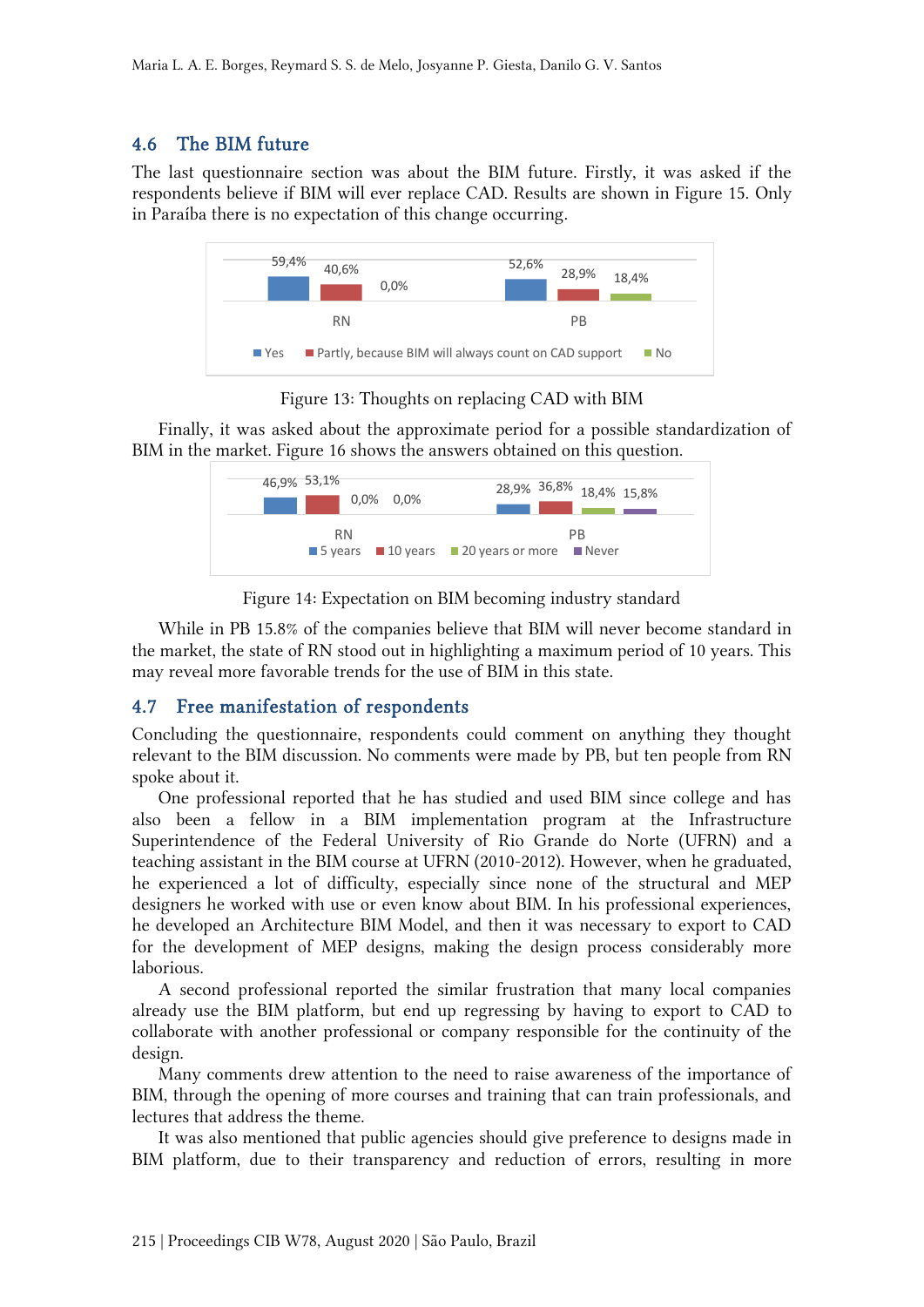reliability in construction. For another person, the encouragement of the Federal Government through the BIM Dissemination Strategy is already influencing the market, as professionals are already more curious and willing to face the required procedural change.

## 5 CONCLUSIONS

The major contribution of this study is the characterization of the use of BIM in the states of Rio Grande do Norte and Paraíba, both states of the Brazilian northeast region, which was not covered in previous studies. Even through positive outcomes, BIM use is not a majority in both of them and it faces a number of obstacles, such as the cost of technology, lack of skilled labor, or issues of personal interest by Architecture, Engineering and Construction industry.

If the regional analysis performed is conducted in multiple locations, it will allow the understanding of difficulties and particularities of BIM implementation in a more detailed way, which may contribute to its dissemination in Brazil. From these results, specific guidelines can be developed to address the difficulties encountered in each location.

This study presented as limitation the analysis of only two of the nine Northeastern Brazilian states. Future research could apply the questionnaire in other states, aiming to obtain more consistent data of this region, as it is also recommended to be conducted for other Brazilian regions. Consequently, parameters can be created to determine the precise level of macro adoption and maturity of BIM in Brazil.

It is noteworthy that the results obtained can generate numerous surveys, since the comparison between the various regions, or even neighboring states, which may present quite different realities. Moreover, questions can be explored individually. For example, as the questionnaire addressed the economic downturn, it is possible to investigate how much it has influenced the implementation of BIM, as some companies may have taken advantage of the reduced workload for training and capacity building or introduced technologies that optimize their processes.

#### 6 REFERENCES

- Carmona, F., and Carvalho, M. (2017). Caracterização da utilização do BIM no Distrito Federal. Ambiente Construído, 17(4), pp. 385-401.
- Eastman, C., Teicholz, P., Sacks, R. and Liton, K. (2008). BIM Handbook: a guide to building information modeling for owners, managers, designers, engineers, and contractors. New Jersey: John Wiley & Sons, p. 490.
- Farias, D., Barros, M. and Santos, M. (2016). Proposição de um protocolo para contratação de projetos em BIM para o mercado da construção civil nacional. In: XV Encontro Nacional de Tecnologia do Ambiente Construído, ENTAC. pp.4774-4784.
- Jones, S., and Bernstein, H. (2014). The Business Value of BIM for Construction in Major Global Markets: How Contractors Around the World Are Driving Innovation With Building Information Modeling. MCGRAW-HILL CONSTRUCTION SMARTMARKET REPORT. Bedford: Copyright, 2014.
- Kassem, M., Succar, B. and Dawood, N. (2015). Building Information Modeling: Analyzing Noteworthy Publications of Eight Countries Using a Knowledge Content Taxonomy. Building Information Modeling, pp.329-371.
- Pini (2013). Uso Do BIM. [online] Available at: <http://piniweb.pini.com.br>